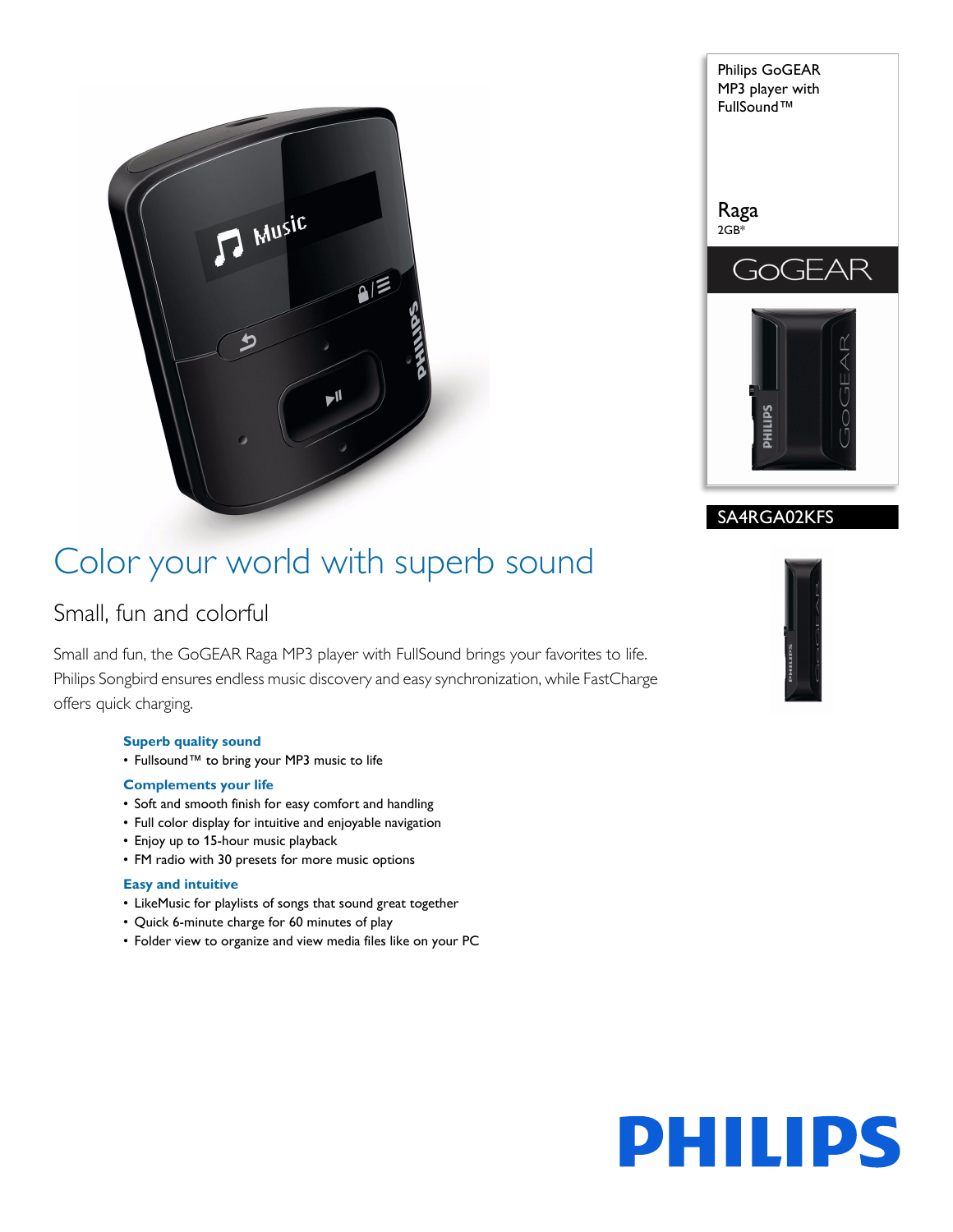# **Highlights**

#### **FullSound™**



Philips' innovative FullSound technology faithfully restores sonic details to compressed MP3 music, dramatically enriching and enhancing it, so you can experience CD music without any distortion. Based on an audio post-processing algorithm, FullSound combines Philips' renowned expertise in music reproduction with the power of the latest generation Digital Signal Processor (DSP). The result is fuller bass with more depth and impact, boosted voice and instrument clarity, and rich detail. Rediscover your compressed MP3 music in true-to-life sound that will touch your soul and move your feet.

#### **Soft and smooth finish**

Soft and smooth finish for easy comfort and handling

#### **Full color display**

Full color display for intuitive and enjoyable navigation

#### **Up to 15-hour music playback**



Enjoy up to 15-hour music playback

#### **FM radio with 30 presets**



Digital FM radio offers you additional music options to your music collection on your GoGear. Simply tune into the station that you want to preset, press and hold the preset button to memorize the frequency. You can preset up to 30 radio stations and enjoy your favorite programs whenever you go.

#### **LikeMusic**



LikeMusic lets you experience more of the music that you like most – with just a click! No need to sort through your music library or wait for serendipity to strike. LikeMusic is a Philips patented algorithm that analyzes songs in your library to identify similar music characteristics. These characteristics help LikeMusic create smart playlists of songs that simply sound great together. Just click on a song that you like and hit the LikeMusic icon – a playlist will instantly appear. Give it a name and enjoy your new playlist – or rediscover songs – on your PC or your GoGear player.

#### **Fast charging (60 mins)**



Sometimes, you just need your GoGEAR player to take you from home to office and back again or for a short run – but you forgot to charge it last night. Say goodbye to frustration and boring, silent journeys with Fast Charge. Philips' smart and convenient solution lets you plug your GoGEAR to your PC or USB charger for just 6 minutes and in return, you get a whopping 60 minutes of audio playback! Fast Charge works by relying on much higher current levels to give your lithium-ion battery the power it needs to tide you over in a jiffy … and keep the music going.

#### **Folder view**



Folder view is an optional directory view of the GoGear player that lets you view all the files on your player as if it were a computer. Once you select Folder view, opening any supported file (i.e. music, pictures or videos) is as easy as selecting the file and hitting Play.